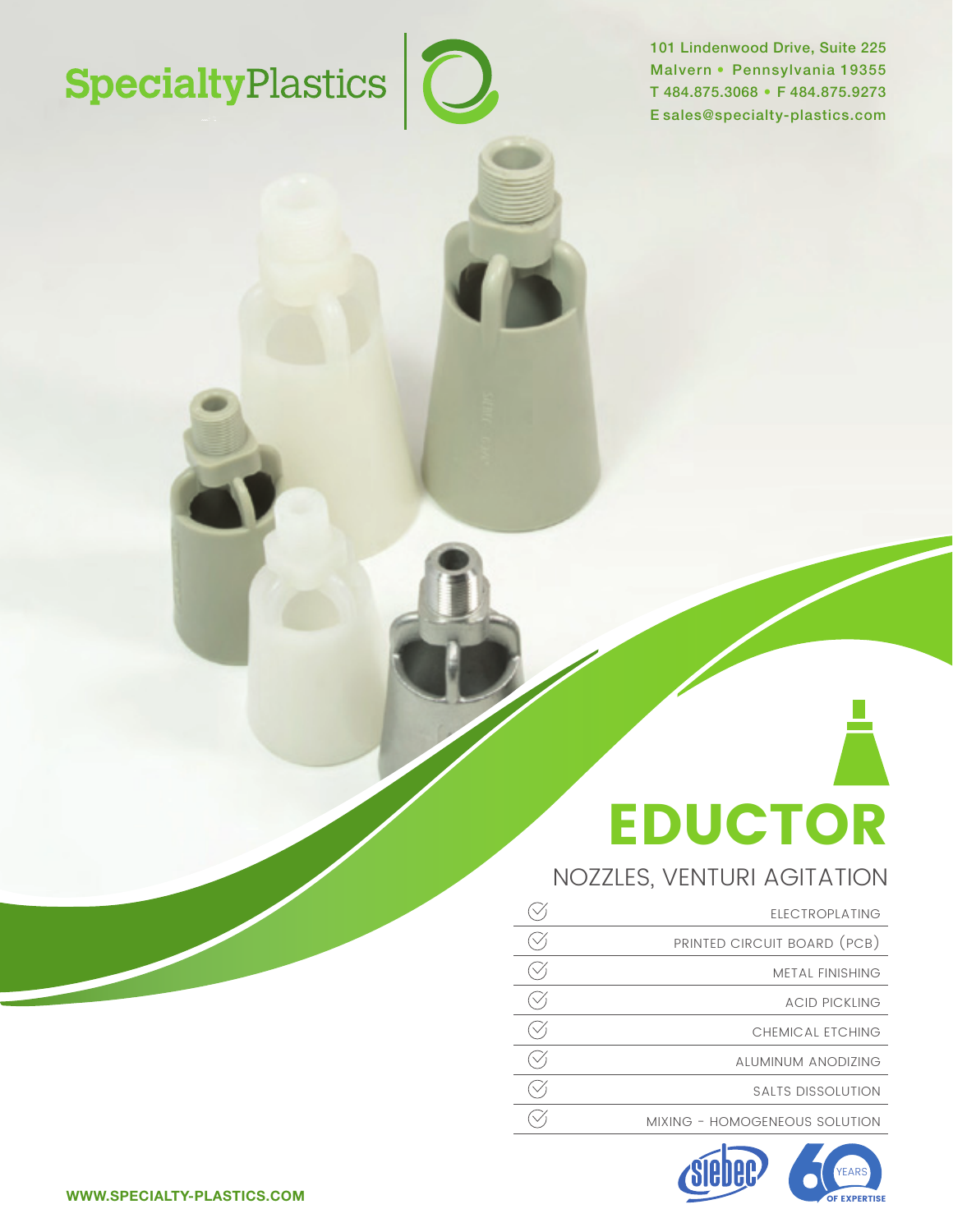## **EDUCTOR** NOZZLES **NUCTOR** PUUTUN<br>Azzi Fe  $\sim$   $\sim$   $\sim$   $\sim$   $\sim$ EDUCTOR NOZZLES

VENTURI AGITATION VENTURI AGITATION

# WORKING PRINCIPLE

The Siebec agitation system with eductor nozzle uses the Venturi principle in order to Theorem and the Venturi amplify the volume of liquid delivered by a pump.

Each eductor nozzle can deliver up to 5 times the volume of liquid pumped.

homogeneous solution. Continuous solution movement is more efficient than air agitation and enables a

Eductor nozzles allow better fluid circulation in the tank which enables an enhanced control over the quality of deposition.

Venturi agitation delivers uniform bath temperature.





# THE ESSENTIAL ROLE OF AGITATION SYSTEMS



Avoids stagnation in the tank and disperses

**Dissipate the heat** product are near the cathode/electrolyte interface

**Reduction of turbulences** Increases the deposition rate

**Reduction of the Second**<br>*Multiplies* by Ethersely **The deposition rate of liquid pumped**<br>Multiplies by 5 the volume of liquid pumped **Venturi principle** Indiction by a the volunte of

Porosity, hardness, resistant to wear and tear **Optimizes deposition properties** 





**Molded in one piece**



solution, mixing, chemical makeup

solution, mixing, chemical makeup

### **Suitable for most applications**

treatment, paint stripping, anodizing, homoge<br>solution, mixing, chemical makeup Electroplating, degreasing, cleaning, pickling, pretreatment, paint stripping, anodizing, homogeneous

Electroplating, degreasing, cleaning, pickling, pretreatment, paint stripping, and another paint stripping, homogeneous

Electroplating, degreasing, cleaning, pickling, pretreatment, paint stripping, and another stripping, homogeneous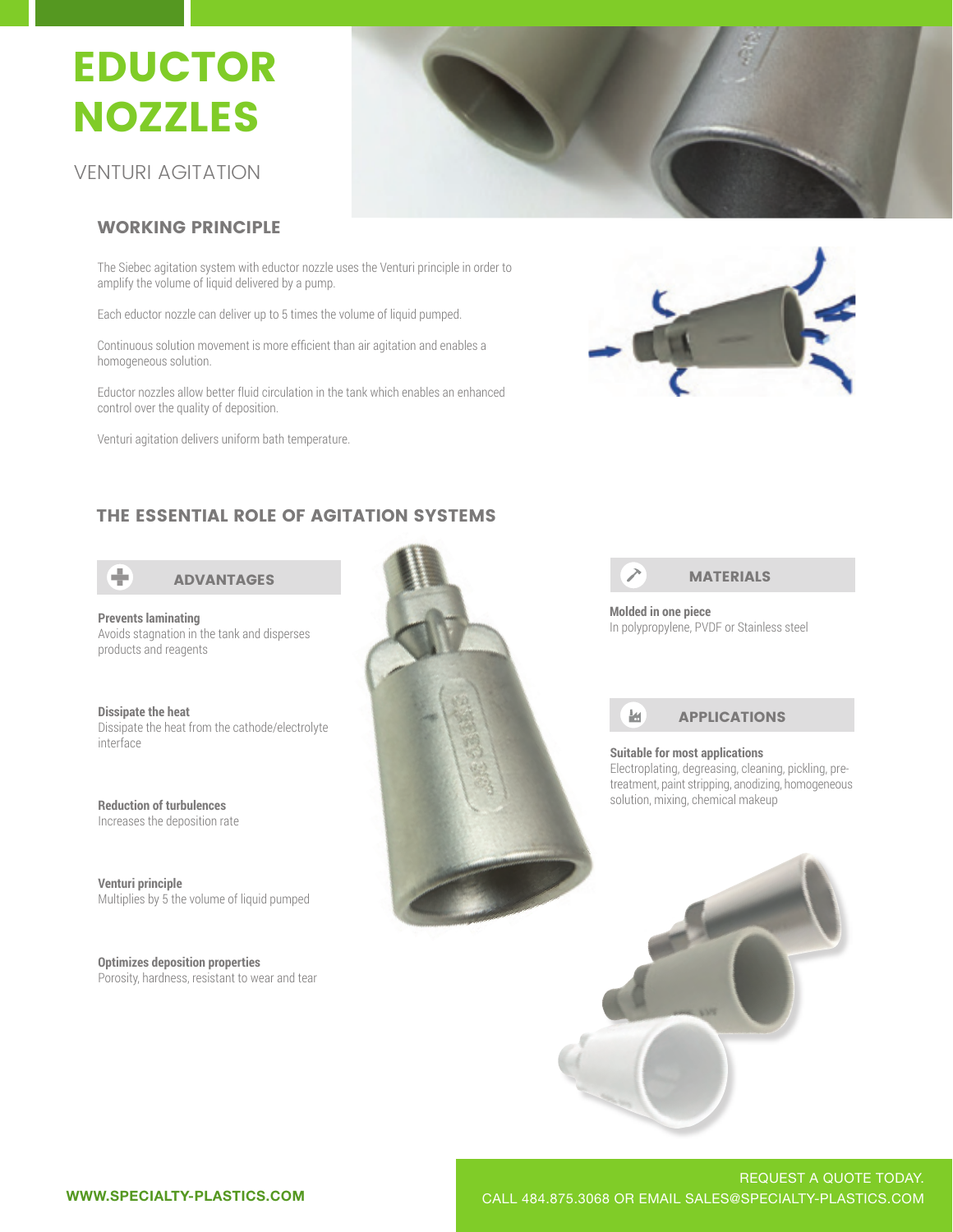

# **EDUCTOR** NOZZLES EDUCTO LDOOTO<br>Sia77le **EDUCTOR** NOZZLES

ADVANTAGES ADVANTAGES

# ELECTROPLATING / PRINTED CIRCUIT PLATING

*Nickel - Copper - Zinc - Chrome - Gold - Silver & many other chemical processes*



## **90 % LESS TOXIC FUMES**

and washing of gases to  $\emph{conform to standards}$ *Reduced need for extraction* 



*Bath is more homogeneous agitation Bath is more homogeneous Bath is more homogeneous in both temperature and concentration, in a way that is superior to air or mechanical* 

# **CONDUCTIVITY**

in both temperature and thanks to the absence of meeded to heat the bath (air<br>consentation is consented in this convention than the cost is preparailled for chart OFM preventing the 1033<br>
conductivity in the solution. *Reduction of electrical resistance air, preventing the loss of* 



# **HOMOGENIZATION ENHANCED HEATING SAVINGS**

*Savings on the energy to heat losses almost null Savings on the energy because of the absence of*  $emanations$ *Savings on the energy needed to heat the bath (air is responsible for about 25% of energetic losses) thanks* 



## **IMPROVED WORKING ENVIRONMENT**

for operators and the  $surroundings$ *Reduction of risks* 

# ALUMINUM ANODIZATION



*No external air added which enables a better control over the process. No carbon dioxide dissolution from air = no air bubble retention in the hollow pieces + no formation of carbonates* 



# **LESS DEFECTS REDUCED COOLING COSTS**  *Thanks to a uniform distribution of the temperature*

METAL FINISHING

*Alkaline cleaners - Phosphate tank - Paint stripper* 



## **LESS FILTRATION**

*Preservation of brighteners and components of the bath. Reduces the consumption of plating additives and sludge production*

# STEEL & AERONAUTICS

*Acid pickling - Chemical Etching* 



## **LESS CLEANING**

*Reduction of equipment and infrastructure corrosion by eliminating* airborne particles (unlike air agitation). Less cleaning needed around the tanks and electrical equipment

 *eht dnuora dedeen gninaelc sseL .)noitatiga ria ekilnu( selcitrap enrob ria*

 *eht dnuora dedeen gninaelc sseL .)noitatiga ria ekilnu( selcitrap enrob ria*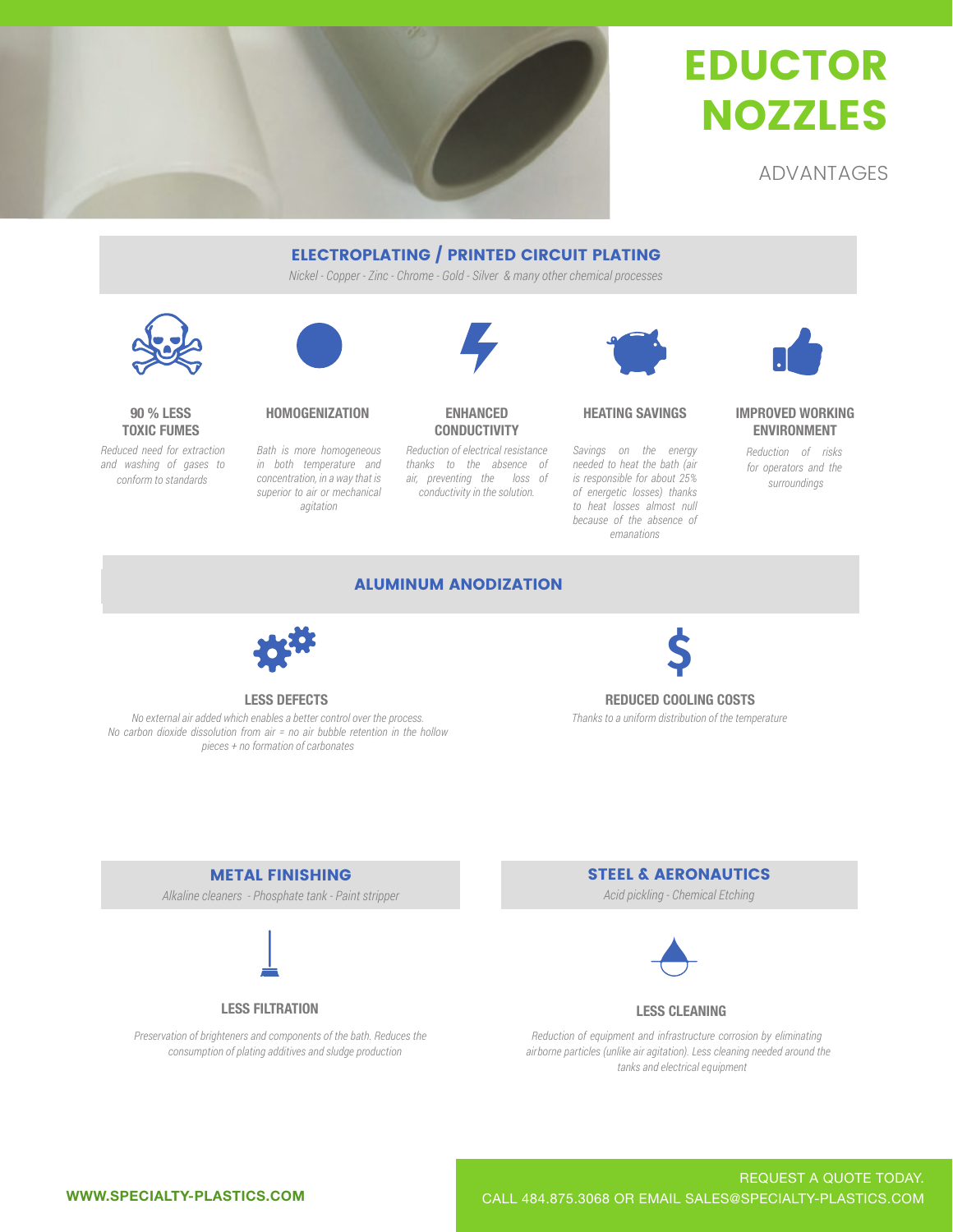# EDUCTOR EDUCTOR EDUCTOR NOZZLES NOZZLES NOZZLES

VENTURI AGITATION VENTURI AGITATION VENTURI AGITATION





#### A GOOD AGITATION IS LINKED TO THE FLOW VELOCITY GRADIENT AT THE FLOW VELOCITY GRADIENT AT THE EDUCTOR NOZZLET A GOOD AGITATION IS LINKED TO THE FLOW VELOCITY GRADIENT AT THE EDUCTOR NOZZLE **OUTLET** A GOOD AGITATION IS LINKED TO THE FLOW VELOCITY GRADIENT CONTROL IS LINKED TO THE EDUCTOR OF THE EDUCTOR NOZZL

depending on the application. depending on the application. . Mechanical agitation only reaches 0.15 m/s . An efficient flow field for agitation in critical areas is defined by the minimum flow velocity going from 0.25 to 0.3 m/s Mechanical agitation only reac

# PERFORMANCES

|  | Eductor<br>model | Flow rate                                  | <b>INLET PRESSURE (bar)</b> |      |      |      |      |      |      |                |        |
|--|------------------|--------------------------------------------|-----------------------------|------|------|------|------|------|------|----------------|--------|
|  |                  |                                            |                             | 0.8  |      | 1.2  | 1.3  | 1.4  | 1.5  | $\overline{2}$ | 2.5    |
|  | $1/4$ "          | Inlet airflow $(m^3/h)$                    | 0.75                        | 0.85 | 0.94 | 1.03 | 1.07 | 1.1  | 1.18 | $\sim$         | $\sim$ |
|  |                  | Outlet airflow (m <sup>3</sup> /h)         | 3.95                        | 4.44 | 4.9  | 5.36 | 5.6  | 5.73 | 6.15 | $\sim$         | $\sim$ |
|  |                  | Efficient flow field $\omega$ 0.33 m/s (m) | 1.22                        | 1.27 | 1.38 | 1.49 | 1.35 | 1.57 | 1.72 | $\sim$         | ÷,     |
|  |                  | Efficient flow field $\omega$ 0.25 m/s (m) | 1.47                        | 1.60 | 1.74 | 1.89 | 1.96 | 2.02 | 2.17 | $\sim$         | $\sim$ |
|  | 3/8"             | Inlet airflow $(m^3/h)$                    | 1.30                        | 1.74 | 1.8  | 2.0  | 2.07 | 2.14 | 2.2  | 2.55           | 2.77   |
|  |                  | Outlet airflow (m <sup>3</sup> /h)         | 6.73                        | 8.97 | 9.3  | 10.4 | 10.7 | 11.0 | 11.1 | 13.1           | 14.3   |
|  |                  | Efficient flow field $\omega$ 0.33 m/s (m) | 1.59                        | 1.95 | 2.1  | 2.29 | 2.35 | 2.41 | 2.5  | 2.8            | 2.9    |
|  |                  | Efficient flow field $\omega$ 0.25 m/s (m) | 1.94                        | 2.39 | 2.6  | 2.81 | 2.90 | 2.98 | 3.1  | 3.5            | 3.6    |
|  | 3/4"             | Inlet airflow $(m^3/h)$                    | 2.71                        | 3.42 | 3.6  | 3.95 | 4.11 | 4.26 | 4.4  | 5.1            | 5.6    |
|  |                  | Outlet airflow (m <sup>3</sup> /h)         | 12.1                        | 15.1 | 15.5 | 17.5 | 18.2 | 18.9 | 19.8 | 22.3           | 24.9   |
|  |                  | Efficient flow field @ 0.33 m/s (m)        | 1.76                        | 2.15 | 2.2  | 2.44 | 2.52 | 2.59 | 2.65 | 3              | 3.4    |
|  |                  | Efficient flow field $\omega$ 0.25 m/s (m) | 2.26                        | 2.77 | 2.88 | 3.14 | 3.25 | 3.36 | 3.5  | 4              | 4.6    |

Simulation conditions : eductor nozzles in 20°C - 1cP water

Values vary depending on the characteristics of the bath and pressure losses of the system.

#### Simulation conditions : eductor nozzles in 20°C - 1cP water FLOW VELOCITY GRADIENT («FEATHER») Values vary depending on the characteristics of the bath and pressure losses of the system.



Optimum flow field

REQUEST A QUOTE TODAY. WWW.SPECIALTY-PLASTICS.COM CALL 484.875.3068 OR EMAIL SALES@SPECIALTY-PLASTICS.COM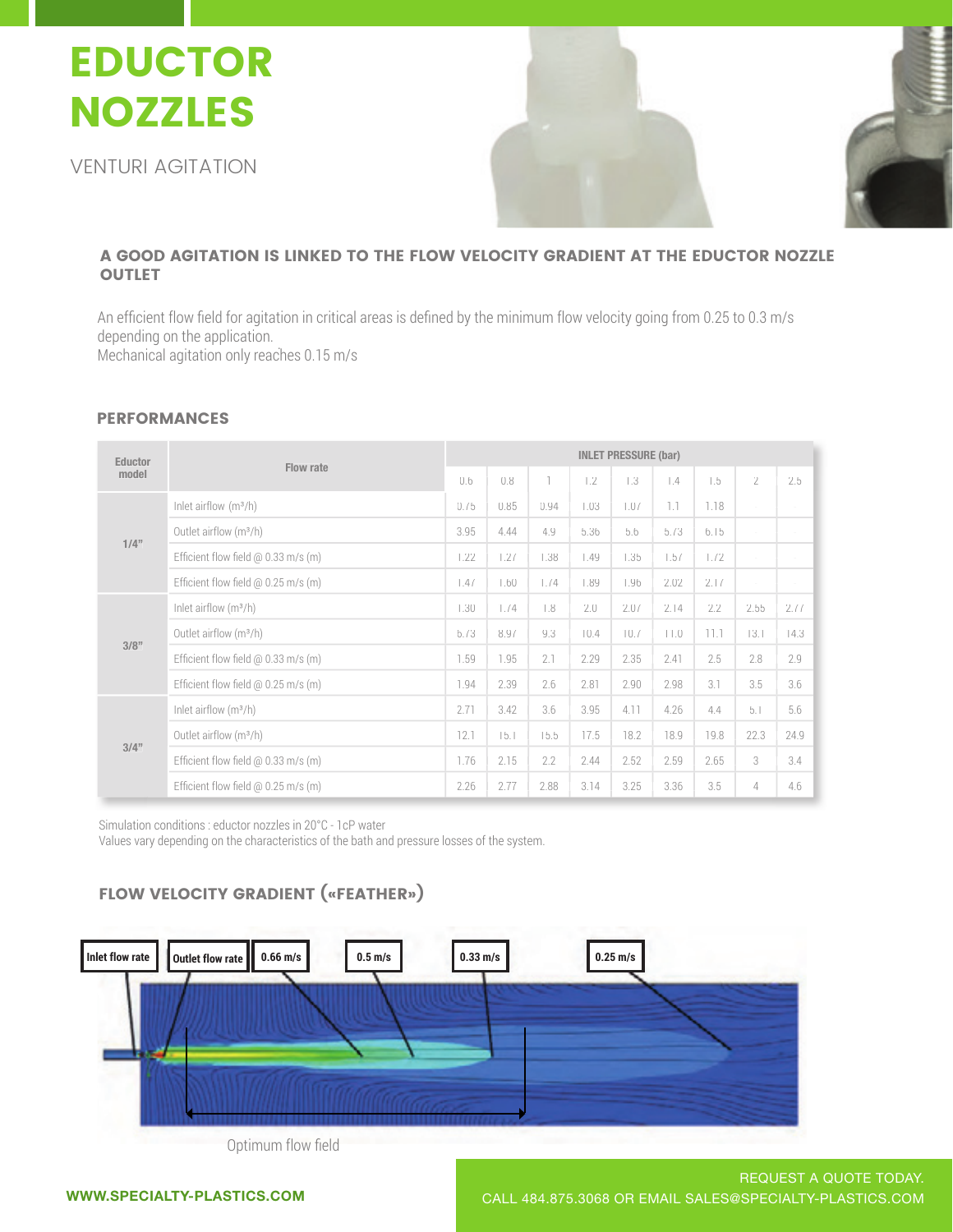

# EDUCTOR EDUCTOR EDUCTOR NOZZLES NOZZLES NOZZLES

VENTURI AGITATION VENTURI AGITATION VENTURI AGITATION

HOW TO CALCULATE AN EDUCTOR NOZZLE SYSTEM PROPERLY ?

# THE NUMBER OF EDUCTOR NOZZLES

The number of eductor nozzles is determined by the Total length of the tank and the typical lecomin spacing between eductors according to the table at the bottom of the page. length of the tank and the typical recommending total length of the tank and the typical recommended



1

1

# THE SIZE OF EDUCTOR NOZZLES

The size of eductor nozzles is determined by the Tanks under 300L are often equipped with 1/4" size of the tank and the space available. eductor nozzles

eductor nozzles<br>Larger tanks are usually equipped with 3/8" eductor Larger tanks are usually equipped with 9/0 cuuctomed property. eductor nozzles eductor nozzles. eductor nozzles Larger tanks are usually equipped with 3/8'' eductor Larger tanks are usually equipped with 3/8'' eductor



H LAYOUT



O LAYOUT

*Modeling of eductor nozzles layout in a treatment bath*

| <b>Eductor size</b> | <b>Recommended center distance</b><br>(mm) |
|---------------------|--------------------------------------------|
| 1/4"                | 200                                        |
| 3/8"                | 300                                        |
| 3/4"                |                                            |

# PIPING DESIGN

movement of solution within the bath and prevent or cleaning applications can handle stronger<br>The design of the manifold must ensure turbulences directed at the product being treated. The design of the manifold must ensure good direct impingement when electroplating. Stripping



3

# SIZE OF THE PUMP

the depth of the tank, as well as the piping. The size of the pump is calculated depending on the number and size of the selected eductor nozzles,

number and size of the selected eductor nozzles,

**5**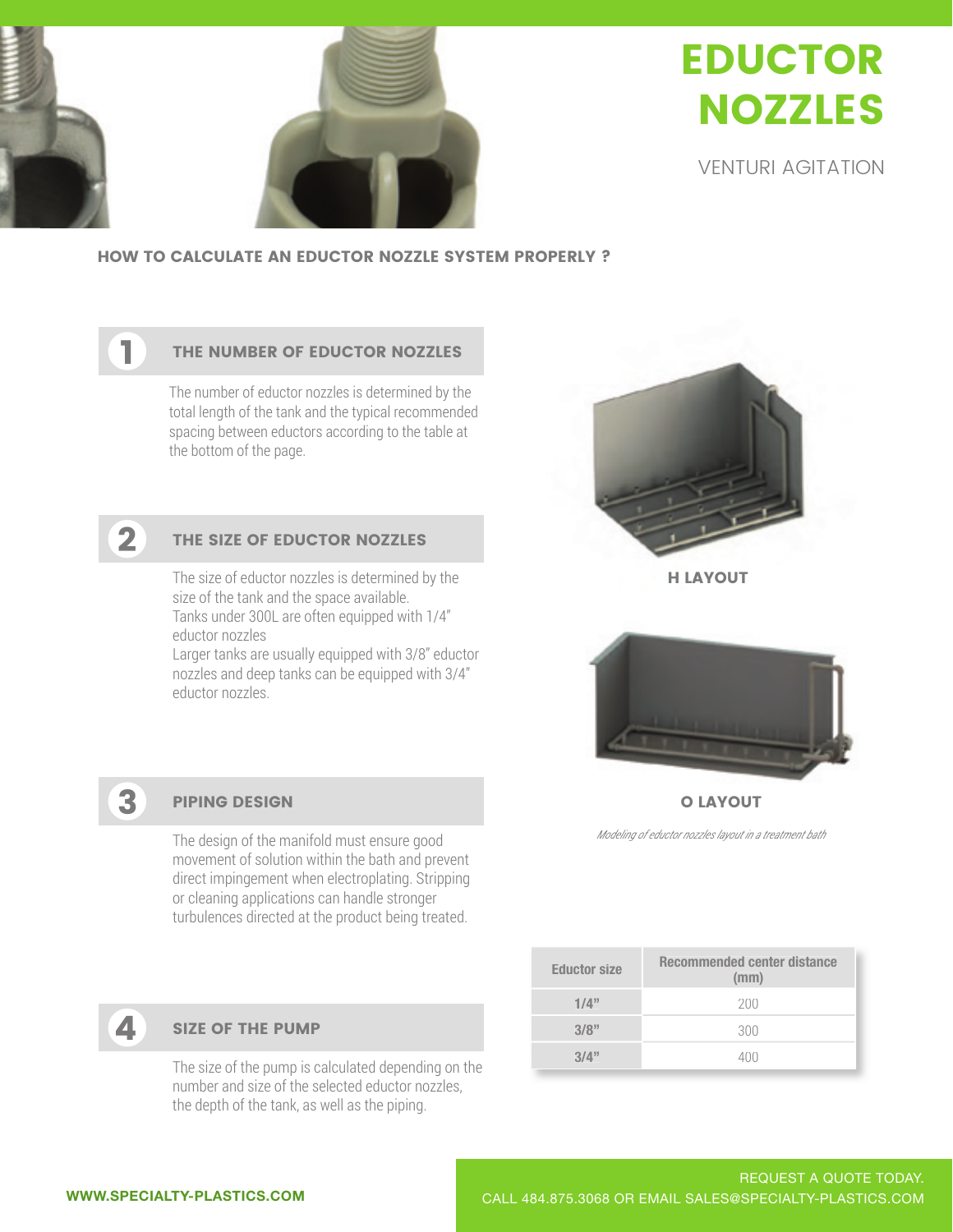

#### OPTIMIZATION OF YOUR AGITATION SYSTEM OPTIMIZATION OF YOUR AGITATION SYSTEM OPTIMIZATION OF YOUR AGITATION SYSTEM

We can help you in the calculation of the number and size of the eductor nozzles and design the installation of your agitation system. Our flow simulation software allows us to reach an optimized agitation in your tank. We can help you in the calculation of the number and size of the eductor nozzles and design the installation of your agitation system. our flow simulation software allows us to reach an optimized agitation in your tank. Our flow simulation software allows us to reach an optimized agitation in your tank.





*SIEBEC pump M390 | Height of the tank : 2 m | Eductor nozzle : 3/8''*

## **EXAMPLE : SIMULATION OF SAVINGS**

*comparison between an air agitated system and Venturi agitation*

| <b>Tank volume</b> | <b>Bath temperature</b> | Air temperature | Power absorbed<br>Venturi agitation | Power absorbed<br>Air agitation |
|--------------------|-------------------------|-----------------|-------------------------------------|---------------------------------|
| 5 <sup>m</sup>     | $60^{\circ}$ C          | $20^{\circ}$ C  | 12 kW                               | 15 kW                           |





500 Air agitation system \*calculated on a basis of 52 weeks of 5 days (260 days), 10 h per day, 0.09€/ 500 kWh

# $1 \leq i \leq n$  and  $1 \leq i \leq n$  and  $1 \leq i \leq n$  for  $i \leq n$  for  $i \leq n$  for  $i \leq n$



-24 % EVAPORATION



REQUEST A QUOTE TODAY. WWW.SPECIALTY-PLASTICS.COM CALL 484.875.3068 OR EMAIL SALES@SPECIALTY-PLASTICS.COM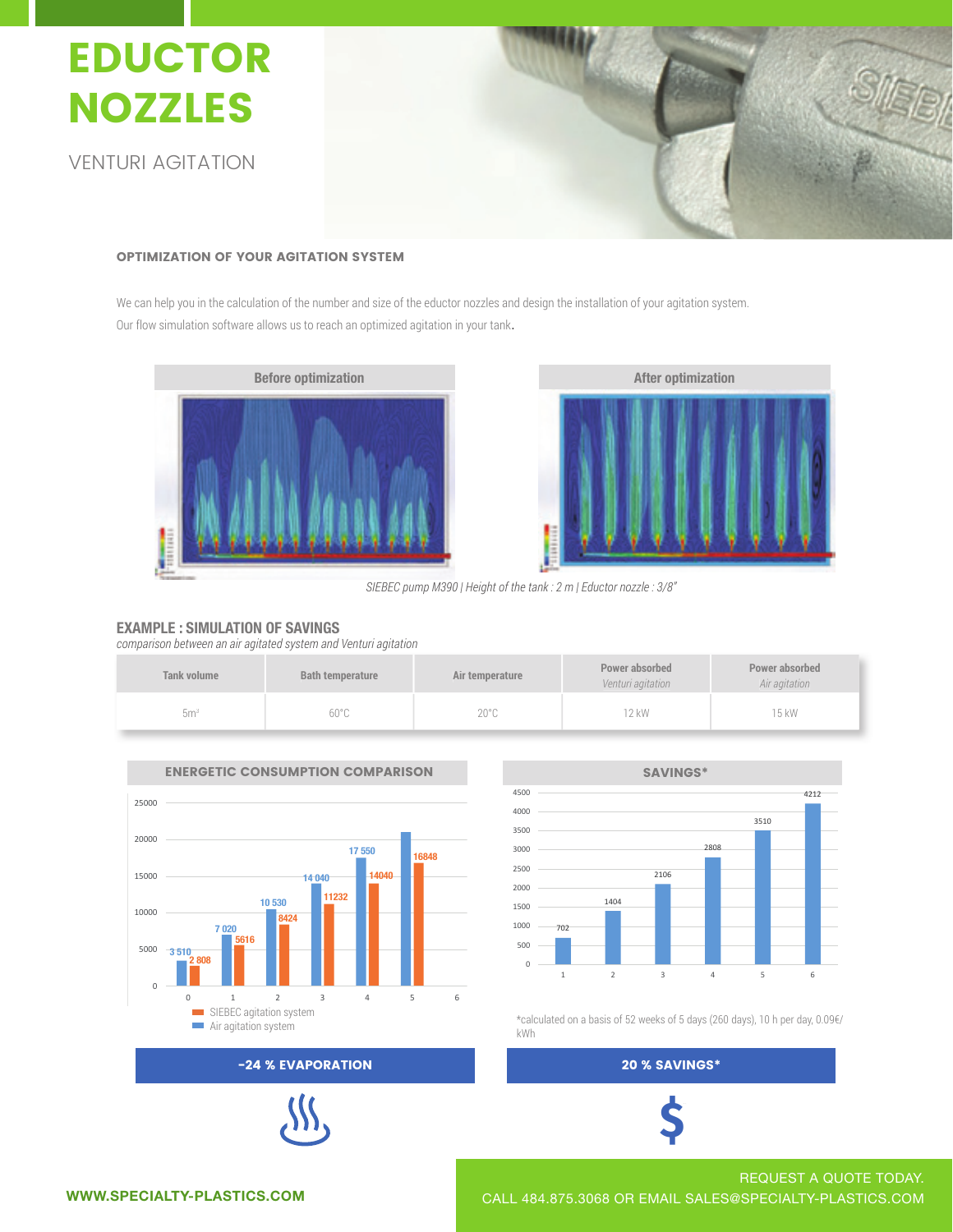# EDUCTOR EDUCTOR EDUCTOR NOZZLES NOZZLES NOZZLES

VENTURI AGITATION VENTURI AGITATION VENTURI AGITATION

FLOOR SPACE, DIMENSIONS, MATERIALS

 $C_{3}$ 

| <b>MODEL</b>         |           | <b>MATERIAL*</b> |                           |                              | <b>DIMENSION</b> (mm)                   |                                      |                          |  |  |
|----------------------|-----------|------------------|---------------------------|------------------------------|-----------------------------------------|--------------------------------------|--------------------------|--|--|
| Ø D thread<br>(Inch) | PP        | <b>PVDF</b>      | <b>Stainless</b><br>steel | <b>Thread</b><br>length<br>L | <b>Thread</b><br>length<br>$\mathsf{P}$ | Ø<br><b>Outlet</b><br>$\overline{A}$ | <b>Outlet</b><br>airflow |  |  |
| $1/4$ "              | $\circ$   | $\bullet$        |                           | 72                           | 11                                      | 26                                   | 3.1 to 6.15              |  |  |
| 3/8"                 | $\bullet$ | $\circ$          | $\circ$                   | 100                          | 16                                      | 53                                   | 6.35 to 14.3             |  |  |
| 3/4"                 | $\bullet$ | $\circ$          |                           | 144.5                        | 20                                      | 71.3                                 | 11 to 27.45              |  |  |



**3/4"** • • 144.5 20 71.3 11 to 27.45 *\* Polypropylene (Max temperature of the fluid : 80°C) - PVDF (Max temperature of the fluid: 110°C).* **3/4"** • • 144.5 20 71.3 11 to 27.45

# PUMPS FOR EDUCTOR NOZZLE AGITATION SYSTEM

| <b>MODELS</b>                                         | <b>ENGINE POWER</b><br>(kW) | <b>MAX FLOW RATE</b><br>(m3/h) | <b>MAX TOTAL HEAD (m)</b> |  |  |  |  |  |
|-------------------------------------------------------|-----------------------------|--------------------------------|---------------------------|--|--|--|--|--|
| <b>Magnetic drive pumps</b>                           |                             |                                |                           |  |  |  |  |  |
| M200                                                  | 1.1                         | 20                             | 19                        |  |  |  |  |  |
| M250                                                  | 1.5                         | 25                             | 19                        |  |  |  |  |  |
| M290                                                  | 2.2                         | 29                             | 21.5                      |  |  |  |  |  |
| M390                                                  | 4.0                         | 40                             | 23                        |  |  |  |  |  |
| <b>Mechanical seal pumps</b>                          |                             |                                |                           |  |  |  |  |  |
| A27                                                   | 2.2                         | 30                             | 25                        |  |  |  |  |  |
| A30                                                   | $\overline{4}$              | 48                             | 25                        |  |  |  |  |  |
| A31                                                   | 5.5                         | 52                             | 32                        |  |  |  |  |  |
| A32                                                   | 7.5                         | 57                             | 50                        |  |  |  |  |  |
| Vertical pumps (SIEBEC) - outside of tank or immersed |                             |                                |                           |  |  |  |  |  |
| T202                                                  | 1.5                         | 18                             | 17                        |  |  |  |  |  |
| T242                                                  | 1.5                         | 23.5                           | 17                        |  |  |  |  |  |
| T262HD                                                | 3                           | 29                             | 18,5                      |  |  |  |  |  |
| Vertical pumps (Bohncke GmbH) - immersed              |                             |                                |                           |  |  |  |  |  |
| S17                                                   | 3.0                         | 25                             | 32.5                      |  |  |  |  |  |
| S18                                                   | 4.0                         | 40                             | 32.5                      |  |  |  |  |  |

MAGNETIC DRIVE PUMPS MECHANICAL SEAL PUMPS VERTICAL PUMPS



To know the complete specifications (alternative constructions, air flow charts, dimensions, etc.) CONTACT US !

T262HD 3 29 18,5

T262HD 3 29 18,5

S18 4.0 40 32.5